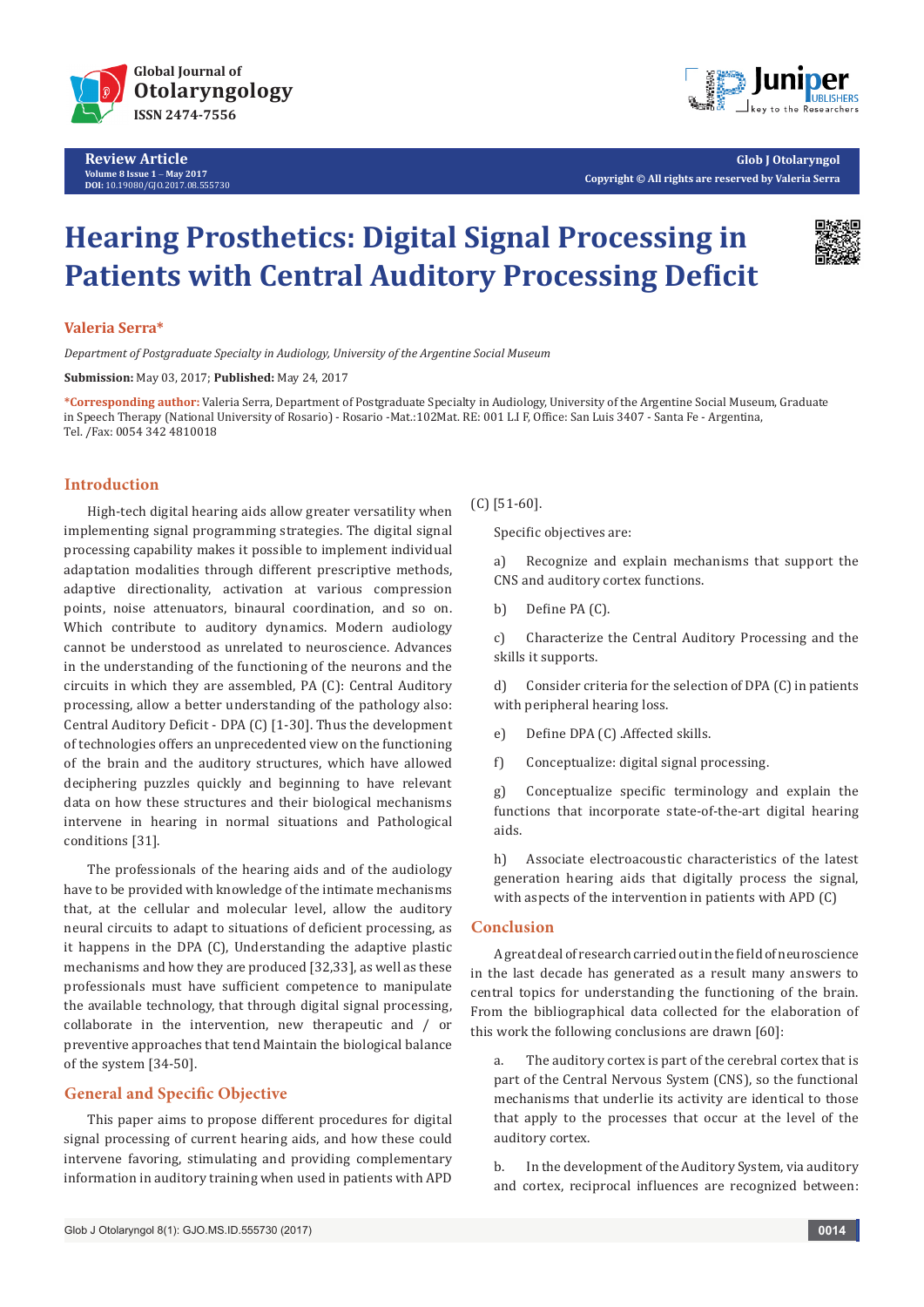the auditory neural structures at the level of the cortex and the cochlear formation.

c. The neural structures of the auditory cortex influence the formation of the cochlea in a first stage of development (centrifugal influence), a posteriori in the late embryonic stage, the fetal period and the first months of life the influence of the sound stimuli transmitted by The cochlea, condition the maturation of the nervous centers of the acoustic path (centripetal influence) [60-70].

d. The functionality of the cortex is based on various forms of communication between neurons. These synapses are chemical transmission processes that occur at the cellular level (neurotransmission), which through mechanisms of excitation and neuronal inhibition tend to maintain a bioelectric balance of NS [71-75].

e. Neurons tend to be grouped according to their specificity for a given function (for example: the auditory function). The information transmitted between the neurons is organized in an organized way, hierarchical in parallel with an interactive communication that is maintained with different levels of the central nervous system (Parallel Distributed Processing model). These functional networks have a resolutive modality, that is to say that in front of the deficit of a certain component they allow that the necessary modifications are restored to restore the function.

f. The remodeling, reorganization, establishment of new neural connections (synapses) is possible thanks to the plastic capacity of the brain to modify or adapt to changes.

Although controversial subjects within neuroscience, while recognizing a critical period of greater neuronal plasticity, around the first twenty-four to thirty-six months of life, several studies show that there are certain regions of the brain in which development Neuronal phenomenon also occurs in adult life and is influenced by stimulation [76].

h. It is recognized that cerebral plasticity is manifested both in CNS intimate processes, as happens at the cellular level with neurotransmission, particularly in modifications that affect the chemical receptors involved in this communication, as is also evidenced in the conformation of New synapses, overlapping circuits and functional networks.

i. The SN's ability to adapt to changes in the environment or new situations, entails learning new functions, and the ability to learn is based on the constitution of new circuits.

j. Neuroplasticity understood in the context of functional learning is one of the main mechanisms through which the species evolve; Depend on the interaction of the individual with the environment, that is, on the need for it to adapt to changes.

k. In the face of deficient sensory functions, the CNS compensates for the altered function, establishing new connections to other richer areas for information processing (Neural Substitution Phenomena in Sensory Deprivations) [77].

l. Auditory Processing, involves a deployment of neurochemical transformations, at the level of the auditory cortex, that occur when it comes to prosecuting auditory information.

m. Auditory processing, ie the analysis and synthesis of such information, and associated neurocognitive functions are based on functional functional mechanisms (neurotransmission, functional networks), natural qualities and capacities (cerebral plasticity, functional learning, phenomena of substitution). Of the CNS

n. The Central Auditory Processing Deficit will consequently imply, a disturbance in this processing, whose basic pathophysiological sustenance, consequently affects the hearing abilities [78].

o. CAPD may present with sensorineural hearing loss and patients should be carefully selected for which selection criteria were indicated [79-82].

p. Effective intervention should be applied consistently with the principles of neuroscience and functional learning. In this sense, the importance of intensive training to enhance plasticity and cortical reorganization in a multidisciplinary context is pointed out.

q. Hearing aids are the means of rehabilitation of hearing and discrimination that is lost due to hearing problems; Each type of pathology needs a different type of signal processing. The DPAC is not included in the programming of digital hearing aids, nor are there guides for signal processing or adjustment of hearing aids, despite the need to respond to the demands for improvement in verbal communication that these patients have.

r. In the intervention area, in these patients, the administration of digital technology, with hearing aids incorporating: adaptive multiband directionality, noise management, binaural coordination, wireless connection, provide the user with efficient perceptual resources, And actively stimulating listening skills, in repeated opportunities, of daily life:

i. Improvement to understand in noisy environment [83].

ii. Improvement to stay focused on an activity if there are other sounds in the environment.

iii. Improvement of the auditory attention, to maintain it or to divide it.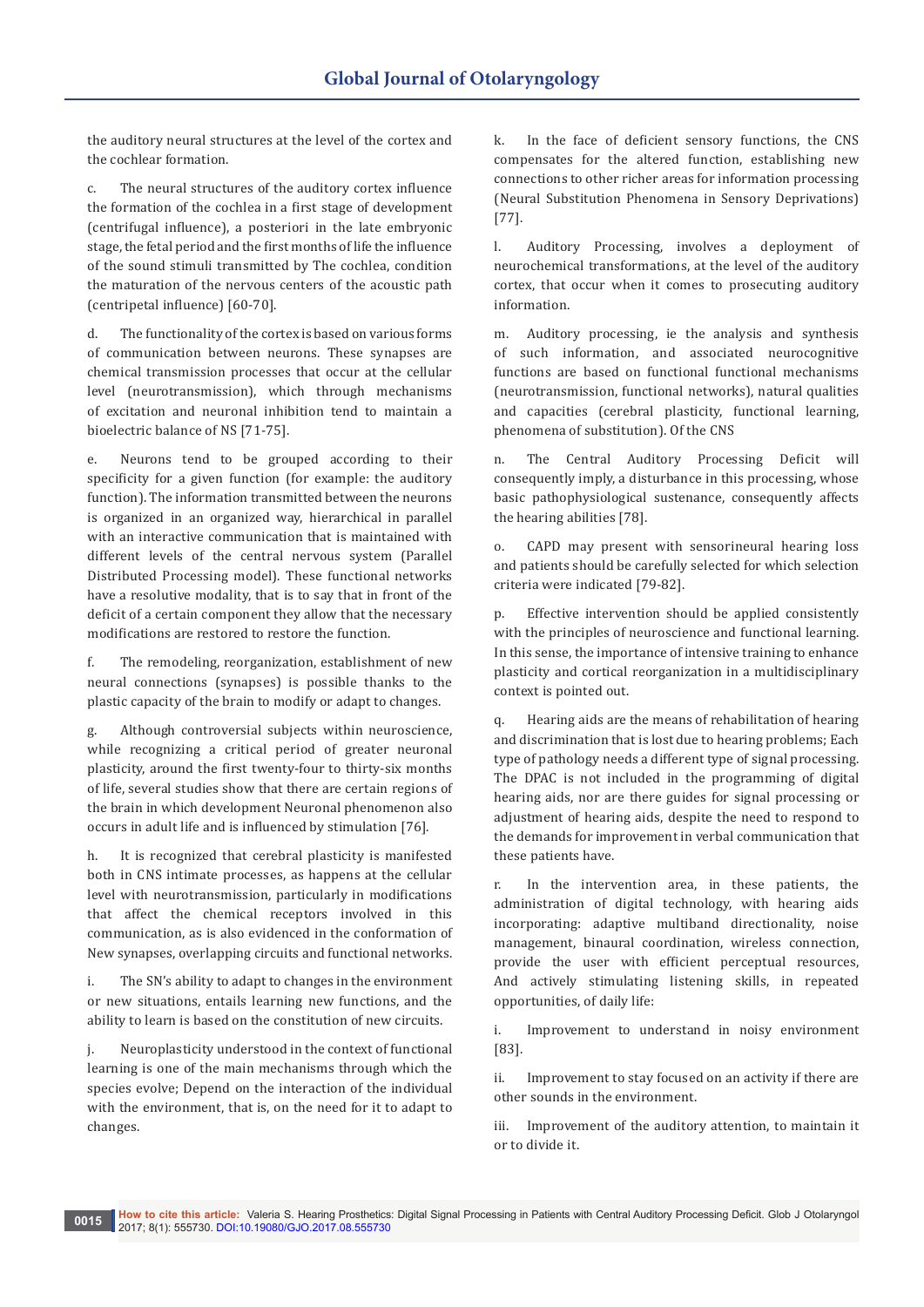- iv. Improvement for the location of the sound source
- v. Improved difficulty in following fast speech
- vi. Improvement to understand the phone.

s. In patients with CAPD and Neurosensorial hearing loss, the digitalized acoustic signal technology allows the adaptation of these equipment according to the individual needs of the loss, while at the same time collaborating beneficially: facilitating, favoring stimulating compensatory and / or complementary processes of auditory information that Should be taken into account when processing at higher levels.

Finally note that digital technology must know the advances in neurosciences and the latter must incorporate that, for its development: collaborating, Facilitating and stimulating new challenges and discoveries. They are not replaced, but are required and complement each other. Only from an ethical attitude of the trained and trained professional, when this knowledge is applied, will depend on meeting the objective of both: improving the quality of life of patients.

#### **Reference**

- 1. [American Speech-Language-Hearing \(1996\) Association Task Force on](https://arizona.pure.elsevier.com/en/publications/central-auditory-processing-current-status-of-research-and-implic)  [Central Auditory Processing Consensus development Central auditory](https://arizona.pure.elsevier.com/en/publications/central-auditory-processing-current-status-of-research-and-implic)  [processing, Current status of research and implications for clinical](https://arizona.pure.elsevier.com/en/publications/central-auditory-processing-current-status-of-research-and-implic)  [practice. American Journal of Audiology.](https://arizona.pure.elsevier.com/en/publications/central-auditory-processing-current-status-of-research-and-implic)
- 2. Audilogists Desk (1998) IH Gustav Mueller, James W, Hall. San Diego -London, UK.
- 3. Marilyn L Pinheiro, Marilyn L Pinheiro, Frank E Musiek (1987) Assessment of Central Auditory Disfunction. Foundations and clinical correlates.
- 4. [Auditory Neuropathy \(2011\) C Abe L Garotta, S Pinheiro](http://www.auditio.com)  [\(articleSeptember 2000\) Auditio: Revista Electrónica de Audiología.](http://www.auditio.com)  [Vol. 1. 2001.](http://www.auditio.com)
- 5. Avaliacao Do Processamento Auditivo (1998) Profe. Eliane Schochat Universidad do Sao Paulo, Brazil.
- 6. Atteintes centrales de l´audition R. Biboulet. A. Uziel U. Bordeaux Francia (1996).
- 7. (1998) Auditory Processing in Language Development and Language Disorders Christine Sloan Ph.D.
- 8. [Chermak G, Musiek F \(2003\) Auditory Training: Principles and](https://arizona.pure.elsevier.com/en/publications/auditory-training-principles-and-approaches-for-remediating-and-m)  [approaches for remediating and managing auditory processing](https://arizona.pure.elsevier.com/en/publications/auditory-training-principles-and-approaches-for-remediating-and-m)  [disorders. Seminars in Hearing.](https://arizona.pure.elsevier.com/en/publications/auditory-training-principles-and-approaches-for-remediating-and-m)
- 9. Auditory processing disorders: It s not just kids who have them T. Bellis (2003) The Hearing Journal.
- 10. American Academy of Audiology (2003) Speech Understanding. Cognitive Processing & The Elderly.
- 11. Auditory processing in children (2003) Stollman M. Doctoral Dissertacion, University of Nijmegen.
- 12. Jane Baran (2002) Auditory processing disorders can negate the benefits of binaural amplification. The Hearing Journal (Agosto).
- 13. Bellis TJ (2008) Treatment of (Central) Auditory Processing Disorders en Valente M, Hosford-Dunn, H, Roesser RJ. Audiology Treatment. Ed. Thieme. (2<sup>nd</sup> edn).
- 14. Blanco JL, Serra V (2005) The development of language in the child. Paper presented in the course: Verbal and nonverbal tests in the auditory deficit and printed in the didactic materials of the same. Ministry of Education of the Community of Madrid.
- 15. Barrio Tarnawiecki C (2000) Development of fetal auditory perception: Prenatal stimulation. Pediatric. Topics for review 3(2): 11-15.
- 16. Central Auditory Processing Disorders from Science to Practice (1999) Teri James Bellis. Connecticud Center for Auditory Processing Contens.
- 17. Brad A Stach(1998) Clinical Audiology. Central Auditory Processing Disorder. Sandra Cleveland.
- 18. Childrens Speech, Language and Hering History (1998) University of Miami.
- 19. Central Auditory Speech Test Chapter VI (1999).
- 20. Frank E Musiek William F, Rintelmann (2001) Contemporary Perspectives in Hearing Assessment.
- 21. Castillo MP, Roland PS (2007) Disorders of the Auditory System, at Roeser RJ, Valente M, Hosford-Dunn H Audiology Diagnosis (2<sup>nd</sup> Edn ).
- 22. JimDurkel, Kate Moss (1998) Central Auditory Processing and Auditory Neuropathy Disorders. Texas
- 23. Dillon H (2012) Hearing Aids. Boomerang Press & Thieme (2<sup>nd</sup> edn)
- 24. Bellis T (2003) Developing deficit-specifying plans for individuals with auditory. Processing Disorders. Seminars in Hearing.
- 25. Aminoff M (1999) Electro diagnosis in clinical neurology 3 edicion.
- 26. Evaluation of the Theory of the Next Activation in People with Normal Hearing and with Auditive Deterioration, Takayanagi and Noffingsr (2001) Ear and Hearing.
- 27. Fox K (1995) The critical period for long term potentiation in primary sensory cortex. Neuron 15 485-488.
- 28. Graniere Deferre C, Lecaunet JP, Cohen H, Busnel MC (1985) Feasibility of prenatal hearing test. Acta Otolaryngol 421: 93-101.
- 29. Griffiths TD, Banion DE, Warren JD (2000) Disorders of the auditory brain in Rees, A Palmer AR, The Oxford Handbook of Auditory Science. The Auditory Brain. Vol 2 (edn), Oxford University Press.
- 30. Jack Katz (2000) Handbook of Clinical Audiology.
- 31. Hall JW (1992) III Handbook of auditory evoked responses. Allyn & Bacon, Boston, USA.
- 32. Jack Katz (1999) High-frecuency audiometry study with normal audiological subjects. Revista Brasileira Handbook of Clinical Audiology (4th edn)
- 33. Jack Willeford (1998) Handbook of Central Auditory Processing Disorders in Children.
- 34. Carlos Molinari Marotto (1998) Introducción a los modelos cognitivos de la compresión del lenguaje. (edn), Eudeba.
- 35. E Schochat (2004) Insights for management of processing disorders. The Hearing Journal Octubre.
- 36. Juan Narbona, Claude Chevrie-Muller, El lenguaje del nino Desarrollo normal, evaluación y trastornos (2001) Elsevier Masson (2nd edn).
- 37. Jusczyk PW (1997) The discovery of spoken language. MIT Press.
- 38. King AJ, Moore DR (1991) Plasticity of auditory maps in the brain. TINS, 14(1): 31-37.
- 39. [Kaas JH \(1991\) Plasticity of sensory and motor maps in adult mammals.](https://www.ncbi.nlm.nih.gov/pubmed/2031570)  [Annu Rev Neurosc 14: 137-167.](https://www.ncbi.nlm.nih.gov/pubmed/2031570)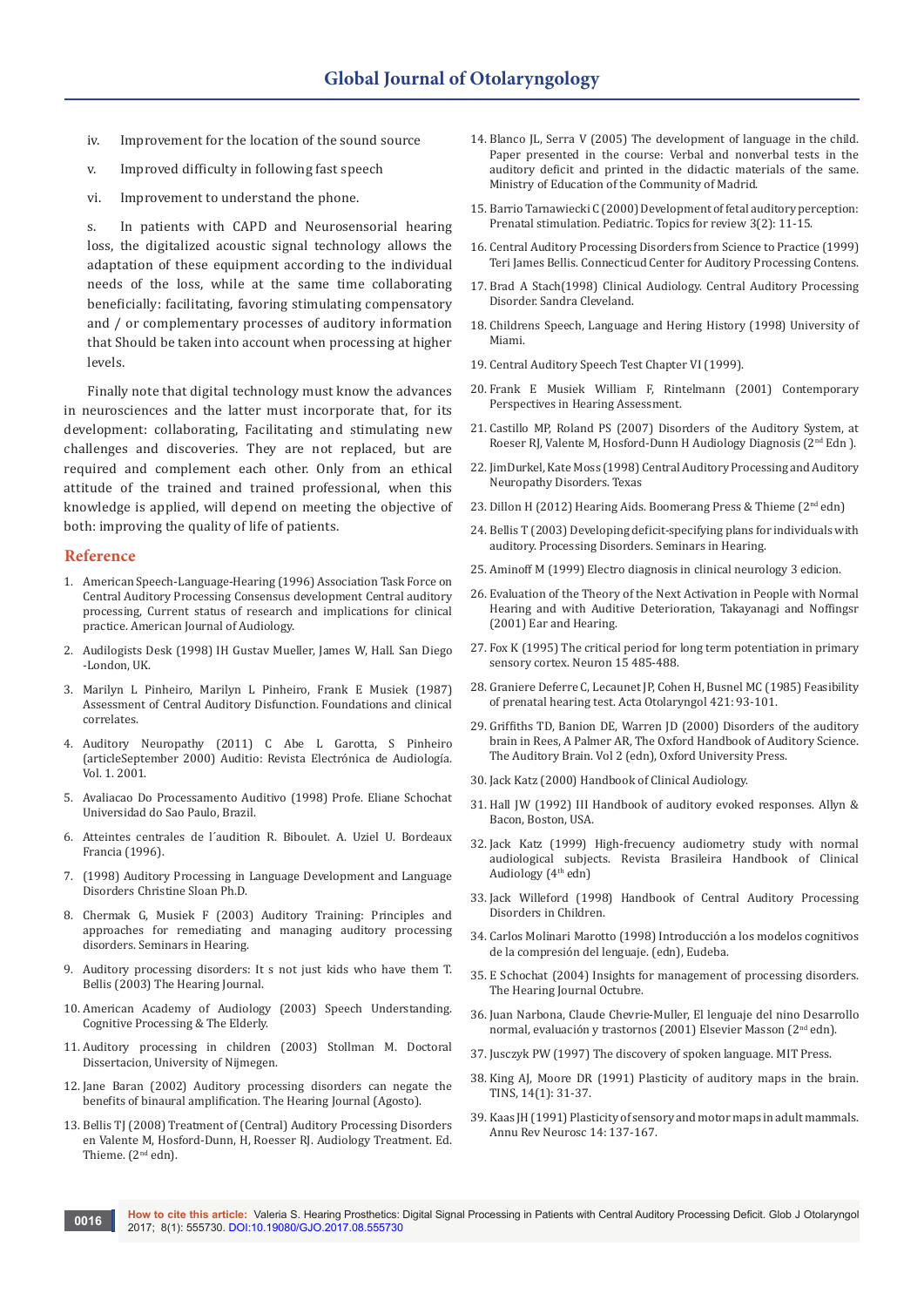- 40. Kruger B, Kruger FM (2020) Future Trends in Hearing Aid Fitting Strategies: With a View Towards. en Valente, M Strategies for Selecting and Verifyng Hearing Aid Fittings. Thieme.
- 41. [Kuhl PK, Williams KA, Lacerda F, Stevens KN, Lindblom B \(1992\)](http://science.sciencemag.org/content/255/5044/606)  [Linguistic experience alters phonetic perception in infants by 6 month](http://science.sciencemag.org/content/255/5044/606)  [of age. Science 255: 606-608.](http://science.sciencemag.org/content/255/5044/606)
- 42. Kral A, Tillein J (2006) Brain plasticity under cochlear implant stimulation. de Møller, AR Cochlear and Brainstem Implants, (edn), Karger, p. 89-108.
- 43. [Kral A, Tillein J, Heid S, Hartman, R, Klinke R \(2005\) Postnatal cortical](https://academic.oup.com/cercor/article/15/5/552/442150/Postnatal-Cortical-Development-in-Congenital)  [development in congenital auditory deprivation. Cerebral Cortex 15:](https://academic.oup.com/cercor/article/15/5/552/442150/Postnatal-Cortical-Development-in-Congenital)  [552-562.](https://academic.oup.com/cercor/article/15/5/552/442150/Postnatal-Cortical-Development-in-Congenital)
- 44. [Kral A, Tillein J, Heid S, Hartmann R, Klinke R \(2000\) Congenital](https://www.ncbi.nlm.nih.gov/pubmed/10906318)  [auditory deprivation reduces synaptic activity within the auditory](https://www.ncbi.nlm.nih.gov/pubmed/10906318)  [cortex in a layer-specific manner. Cerebral Cortex. 10: 714-726.](https://www.ncbi.nlm.nih.gov/pubmed/10906318)
- 45. Kaga K (2009) Central Auditory Pathway Disorders. Springer.
- 46. Lecanuet JP (1998) Foetal responses to auditory and speech stimuli. En Slater, A Perceptual development: visual, auditory, and speech perception in infancy. Psychology Press.
- 47. San Mateo (2001) Living and Working With A Central Auditory Processing Disorder. (CAPD) Judith W Paton, Audiologist.
- 48. Learning Disabilities Association (1997) American Speech Language Hering Association.
- 49. La Coclea (2001) Fisiologia y Patología, Hamblet Suarez Ricardo Velluti.
- 50. Christine Sloan (1997) Language, Language Learning, and Language Disorder: Implications for central Auditory Processing.
- 51. Musiek FE, Weihing JA, Oxholm VB (2007) Anatomy and physiology of the central auditory nervous system: A clinical perspective. Cap 3 de Roeser, RJ, Valente, M, Hosford-Dunn, H Audiology Diagnosis (2nd edn), Thieme.
- 52. Moore DR, Kitzes LM (1985) Projections from the cochlear nucleus to the inferior colliculus in normal and neonatally cochleablated gerbils. J Comp Neurolo 240: 180-195.
- 53. [Baran \(2002\) Managing auditory processing disorders in adolescents](https://www.thieme-connect.com/products/ejournals/abstract/10.1055/s-2002-35881)  [and adults. Seminars in Hearing.](https://www.thieme-connect.com/products/ejournals/abstract/10.1055/s-2002-35881)
- 54. Musiek FE, Weihing JA, Oxholm VB (2007) Anatomy and Physiology of the Central Auditory Nervous System: A Clinical Perspective enRoeser, RJ, Valente M, Hosford-Dunn, H Audiology Diagnosis, Thieme, (2nd edn).
- 55. España (2001) Neuropatía Auditiva Infantil. Dra. Maria Cruz Tapia. Madrid, spain.
- 56. Subhash C Bhatnagar, Orlando J Andy (1996) Neuro sciencie for the Study of Communicative Disorders.
- 57. Convention (2003) Memory, Interaction & Integration Processes in the Elderly. American Academy of Audiology.
- 58. M Woldorff (1995) Neural Systems Mediating Selective Atencion S Hillyard.
- 59. Frank. Musiek, Jane A Baran, Marilyn L Pinheiro, Medical Center. Neuroaudiology Case Studies.
- 60. Charles I Berlin (1995) Neurotramision y Perdida Auditiva. Ciencia Básica, Diagnostico y Manejo. Nueva Orleans, Luisiana.
- 61. J Jerger, Susan Jerger (1996) Presbiacusisan others age related aspects.
- 62. Pujol R, Lavigne Rebillard M, Uzile A (1991) Development of the human cochlea. Acta Otolaryngol 74: 383-391.
- 63. [Perani D, Dehaene S, Grassi F, Cohen L, Cappa S, et al. \(1996\) Brain](http://zaratamo.berritzeguneak.net/materiales_arch/296.doc)  [processing of native and foreign languages. Neuroreport Obtenido](http://zaratamo.berritzeguneak.net/materiales_arch/296.doc)  [de:Rauschecker, JP Plasticidad de la corteza auditiva: Una comparación](http://zaratamo.berritzeguneak.net/materiales_arch/296.doc)  [con otros sistemas sensoriales.](http://zaratamo.berritzeguneak.net/materiales_arch/296.doc)
- 64. Processamento Auditivo Central Manual de avaliaçāo. LilianeDesgualdo Pereira. Eliane Schochat.
- 65. Proccessamento Auditivo Electrofisiología & Psicoacustica.Dr. AntonioMariaClaret Marra de Aquino. (2002) Sao Paulo Brazil.
- 66. Gotzens Busquets, Silvia Marro Cosials, Antonia M (1999) Prueba de la valoracion de la percepcion auditiva. Explorando los sonidos y el lenguaje.
- 67. Quantifyng the Relation between Speech Quality and Speech Intelligibility (1996) Jill Preminger Diannej Van Tasell, University of Minessota, USA.
- 68. Michael F Dorman (2003) Speech Perception by Adults. Audiological Foundations.
- 69. Seminars in Hering (1998) Auditory Training and C.A.P.D Musiek, Shochat, 19(4).
- 70. Galambos R (2000) Suppressión of auditory nerve activity by stimulation of efferent fibers to cochlea Journal of Neurophisiology.
- 71. Stach BA, Loiselle LH, y Jerger JF (1992) Special hearing aid considerations. In ederlypatienswuithauditoy processing disorders. Ear & Hearing.
- 72. Salesa E, Perelló E, Bonavida A (2005) Tratado de Audiología. Elsevier, Masson.
- 73. Schaub A (2008) Digital Hearing Aids. Thieme.
- 74. Stach BA (2007) Diagnosis AuditoryProcessing Disorders in Adults. enRoeser, R.J., Valente, M., Hosford-Dunn, H Audiology Diagnosis. Thieme, (2<sup>nd</sup> edn).
- 75. Sao Paulo (2000) Ten Indispensable Principles for Dispensing to Elders. Tratado de ORL Otologia Doencas, Brazil.
- 76. Trastornos Centrales de la Percepción Auditiva.M. Schminky and J Baran (1999) Departament of Communication Disorders. University Massachusetts.
- 77. Bellis TJ (2002) When the brain can t hear. Unraveling the mystery of Auditory. Processing Disordes. Pocket books.
- 78. C Sloan (1990) What Are Auditory Processing Difficulties in Children? Singular Publications.
- 79. What does handedness have to do with Brain Lateralizacion (2001) Cerebral Cortex, 11 (2).
- 80. Robet Keish (2002) Is evaluating auditory processing disorders in jour scope of practice? The Hearing Journal.
- 81. Venema TH (2006) Compression for Clinicians. Thomson. (2<sup>nd</sup> edn).